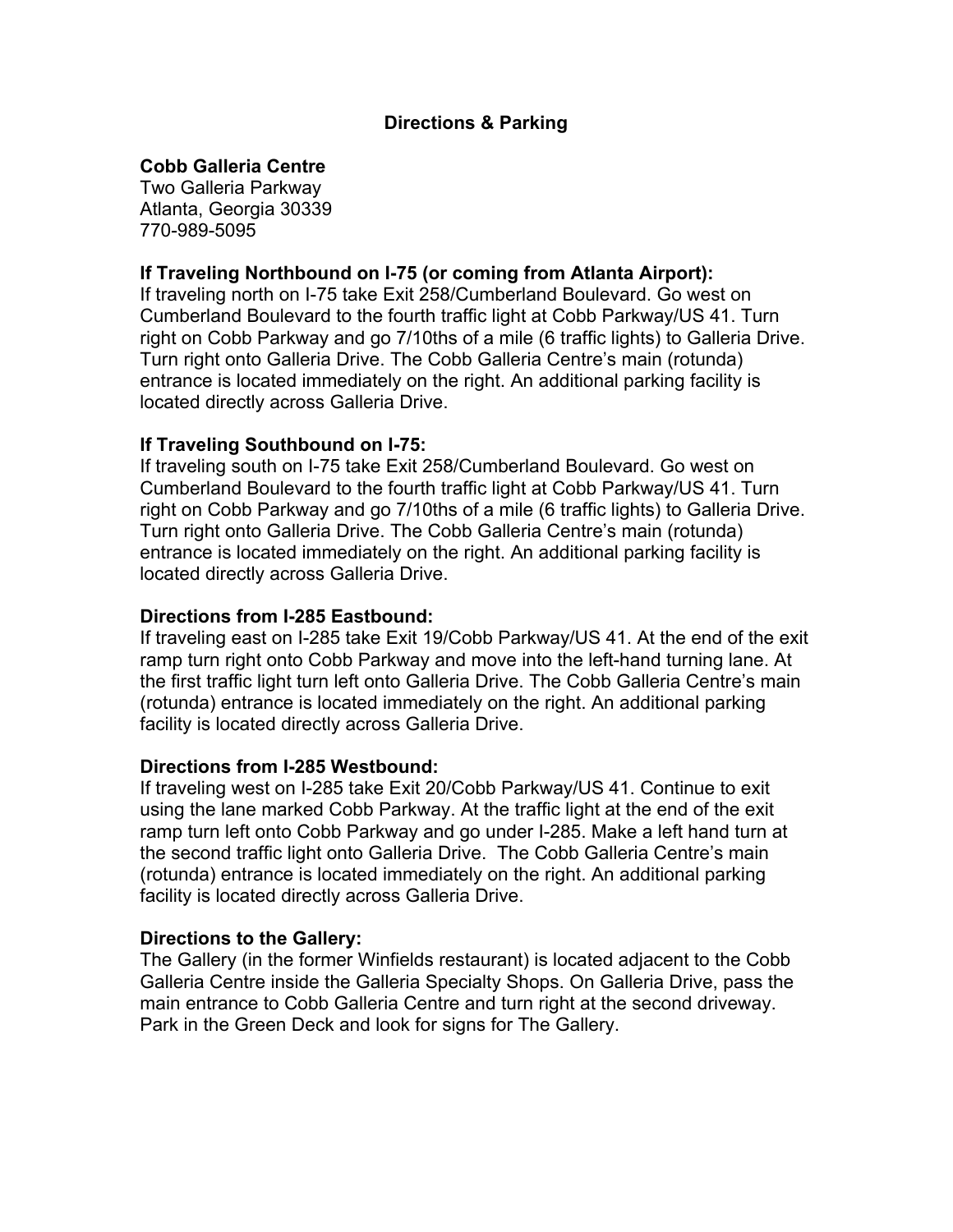# **Directions to the Loading Dock**

Follow the directions above to Cobb Parkway. From Cobb Parkway traveling South turn left (turn right if traveling North on Cobb Parkway) onto Galleria Parkway. This is the traffic light just south of Galleria Drive and just north of Akers Mill Road. Then turn left into loading dock entrance.

# **Parking**

Cobb Galleria Centre is dedicated to ensuring that our guests have accessible and safe parking. There are 1,800 self-parking spaces on site in three decks – the Red Deck, the Green Deck, and the Blue Deck.

- The Red Deck and the Green Deck can be accessed from the main (rotunda) entrance to Cobb Galleria Centre
- The Blue Deck is located directly across Galleria Drive. This parking deck has an underground tunnel on the 2nd level with direct access to the front entrance of Cobb Galleria Centre. Use this tunnel in order to avoid traffic while crossing the street and also to protect yourself from inclement weather.
- **Two pay-by-plate parking areas on campus charge an hourly rate. There is no complimentary parking or validation in these locations.** If you enter a parking area that does not have a gate, you may be in a payper-plate location. Please read signs carefully.
- Parking in the Red Deck, Green Deck, and Blue Deck is complimentary for the first 2 hours. After the second hour, a \$7 daily rate will apply\*.
- Payment is due upon exit. Bring your ticket with you. Pay stations offer convenient payment and an easy exit from the garage and are located inside in three locations:
	- o Rotunda
	- o Exhibit hall concourse (second level)
	- o Center Court of the Galleria Specialty Shops
- Payment is by debit or credit card only. **NO CASH** is accepted.
- There are no in and out privileges.
- Parking at the Renaissance Waverly Hotel (next to the convention center) and the Galleria Office Towers is subject to the prevailing rate charged by the hotel/office park and may be different than the \$7 daily rate.
- Galleria parking is not permitted at Cumberland Mall or Akers Mill Square. Violators are subject to towing.
- Overnight parking is ONLY permitted for guests of the Cobb Galleria Centre and Renaissance Waverly Hotel. All others are subject to towing.
- **Parking facilities are reserved for customers and employees of the Cobb Galleria Centre and Galleria Specialty Shops. SunTrust Park and Battery Atlanta attendees should make pre-paid parking arrangements through the Atlanta Braves in one of their designated parking areas.**
- \*On SunTrust Park event days, special event rates will apply and will be posted on site. Customers attending events at Cobb Galleria Centre or